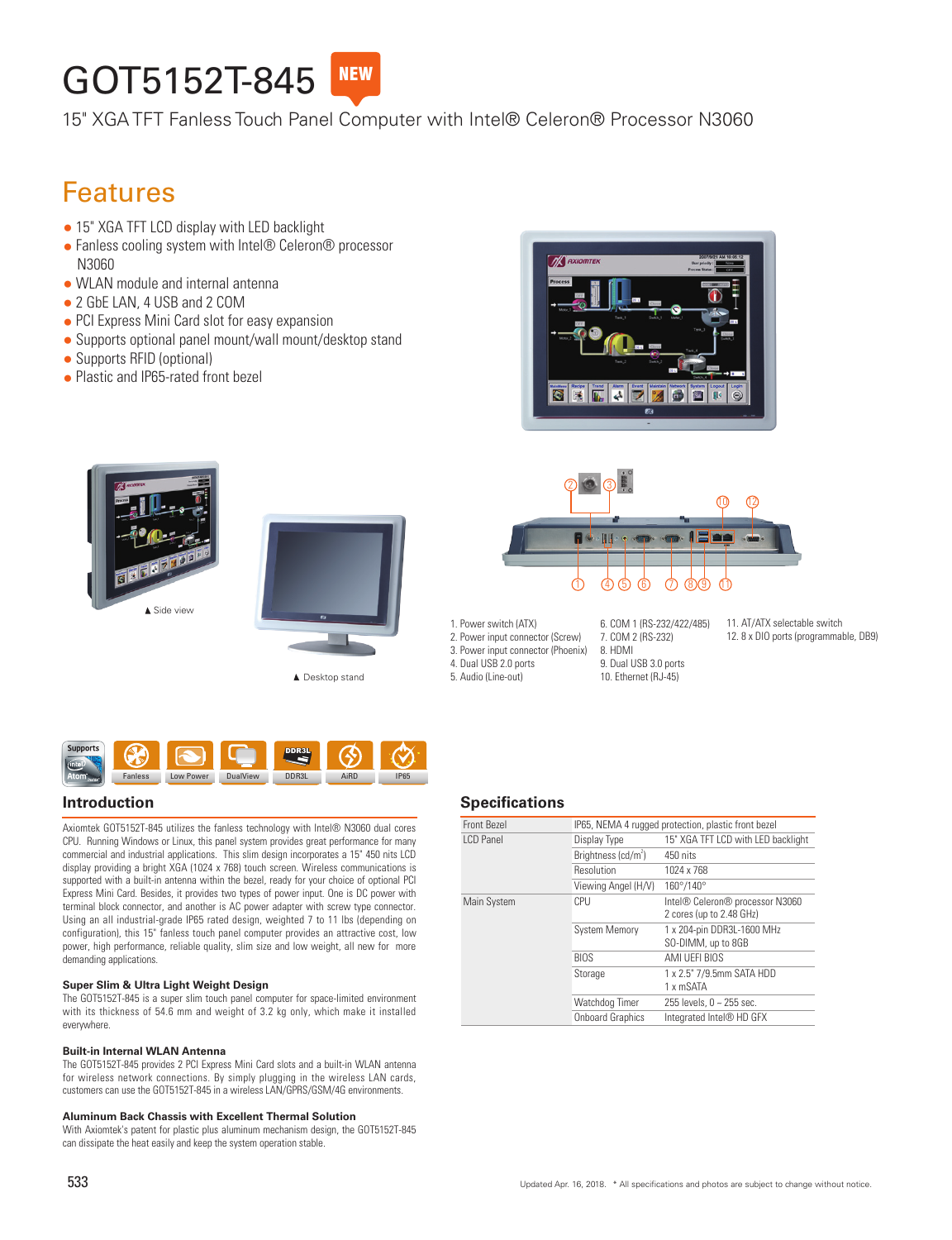| I/O Connector              | 1 x RS-232 (COM 2)<br>1 x RS-232-422-485 (default RS-232, COM 1)<br>1 x HDMI<br>1 x 8-bit DIO port (programmable, DB9)<br>1 x switch for power on/off<br>1 x AT/ATX mode selection switch<br>2 x USB 2.0<br>2 x USB 3.0<br>1 x Audio (Line-out)<br>2 x 10/100/1000 Mbps Ethernet (Intel® i211AT) |
|----------------------------|--------------------------------------------------------------------------------------------------------------------------------------------------------------------------------------------------------------------------------------------------------------------------------------------------|
| <b>Expansion Interface</b> | 1 x full-size PCI Express Mini Card with mSATA supported<br>1 x full-size PCI Express Mini Card with SIM slot                                                                                                                                                                                    |
| Touchscreen                | 5-wire resistive touch                                                                                                                                                                                                                                                                           |
| Power Supply               | 1. DC version: 24 VDC over current protection fuse<br>2. AC version: 100 ~ 240 V AC-DC, 60W power adapter                                                                                                                                                                                        |
| Power Consumption          | 32 W                                                                                                                                                                                                                                                                                             |
| Dimensions                 | 387.9 mm (15.27") (W) x 54.6 mm (2.14") (D) x 307.7 mm<br>$(12.11")$ (H)                                                                                                                                                                                                                         |
| Packing Dimensions         | 510 mm (20.08") (W) x 105 mm (4.13") (D) x 385 mm (15.16") (H)                                                                                                                                                                                                                                   |
| Weight (net/gross)         | 3.2 kg (7.05 lb)/5.1 kg (11.24 lb)                                                                                                                                                                                                                                                               |
| Fnvironment                | Operating temperature: $0^{\circ}$ C ~ +50 $^{\circ}$ C (+32 $^{\circ}$ F ~ +122 $^{\circ}$ F)<br>Relative humidity: $20\% \sim 90\%$ @ +40°C; non-condensing<br>Operation vibration: 2G, 10 ~ 500Hz, random for SS                                                                              |
| Certificate                | CF                                                                                                                                                                                                                                                                                               |
|                            | * W.T.: Wide Temperature. All W.T. supported products have to be sorted by Axiomtek.                                                                                                                                                                                                             |

# **Specifications Ordering Information**

| GOT5152T-845 24VDC    | 15" XGA fanless touch panel computer with Intel®<br>Celeron® processor N3060, 5-wire resistive touch screen<br>and 24 VDC power input (terminal block connector)                   |
|-----------------------|------------------------------------------------------------------------------------------------------------------------------------------------------------------------------------|
| GOT5152T-845 J        | 15" XGA fanless touch panel computer with Intel®<br>Celeron® processor N3060, 5-wire resistive touch screen,<br>AC-DC 60W power adapter (screw type connector), and EMI<br>class B |
| <b>Optional</b>       |                                                                                                                                                                                    |
| Wi-Fi + Bluetooth kit |                                                                                                                                                                                    |
| Sneaker kit           |                                                                                                                                                                                    |

| Wi-Fi + Bluetooth kit |                 |
|-----------------------|-----------------|
| Speaker kit           |                 |
| 881251520A0F          | Panel mount kit |
| 881251521A0F          | VFSA mount kit  |
| F226171106            | Stand kit       |
| 881251203A0F          | <b>RFID kit</b> |

# **Optional EOS Installation**

WES7 WE8S (64-bit)

# **Optional OS Installation**

| Windows <sup>®</sup> 7  |
|-------------------------|
| Windows® 8.1 (64-bit)   |
| Windows <sup>®</sup> 10 |

## **Dimensions**